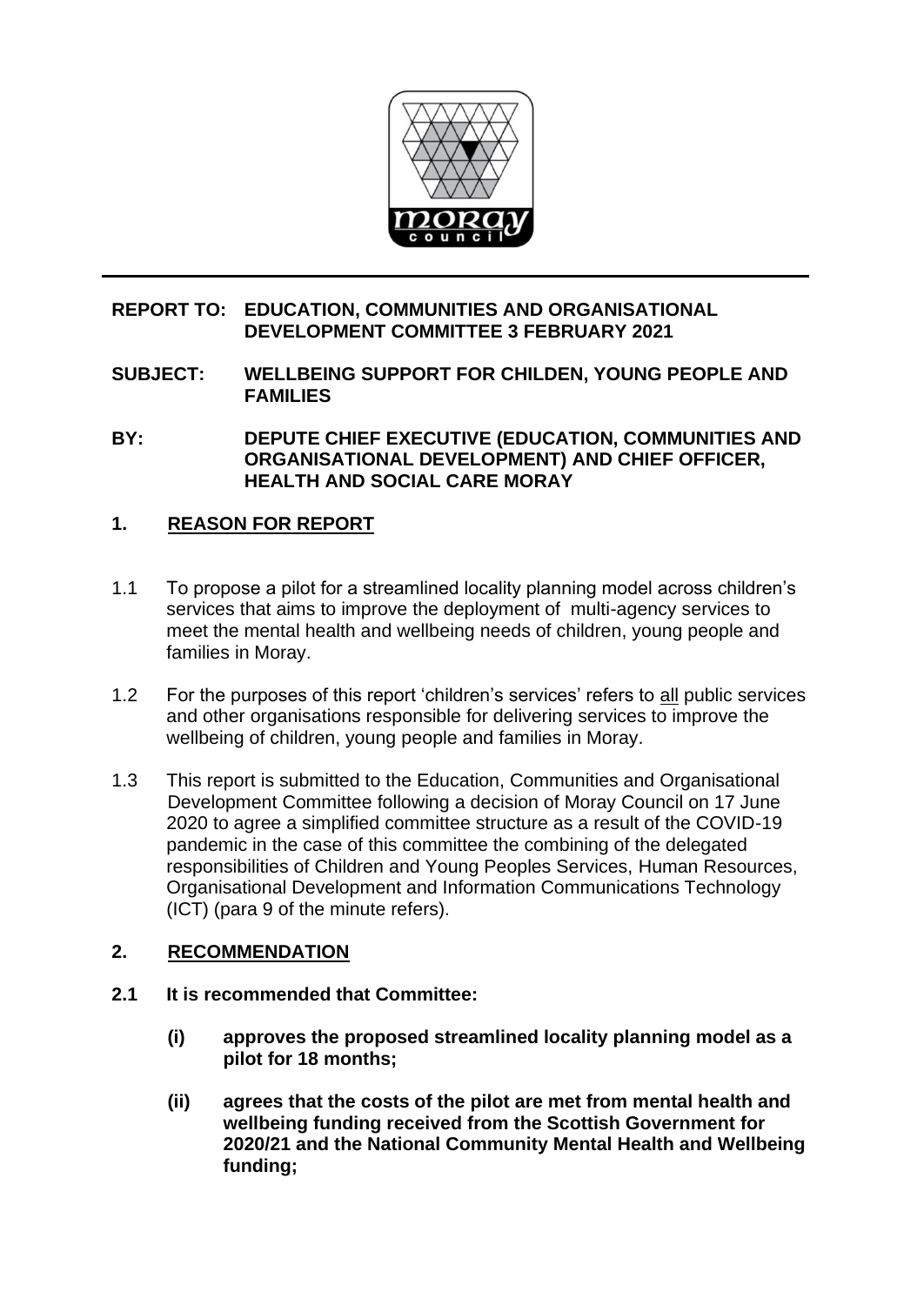- **(iii) approves the establishment of the additional posts as set out in the report and recommends to the council the additional G12 project management post; and**
- **(iv) agrees that the pilot evaluation report is presented to a future Committee meeting.**

## **3. BACKGROUND**

#### **Statutory responsibilities**

- 3.1 Moray Council and NHS Grampian have a statutory duty to produce and implement a Children's Services Plan covering a three-year period and involving all children's and related services provided in Moray. The purpose of the plan is to outline how services will work together to promote the wellbeing of children and ensure that any action to meet needs is taken at the earliest appropriate time and that, where appropriate, action is taken to prevent needs arising in the first place. The plan should be designed to ensure that services are as integrated as possible from the point of view of the child and family and constitute the best use of available resources.
- 3.2 Across Moray and other local authority areas locality planning is used to support integrated ways of working to better support children, young people and their families. The proposed streamlined locality planning model provides an improved infrastructure to deliver an effective integrated system of early intervention health and wellbeing support for children and families.

#### **Current locality planning arrangements**

3.3 Locality planning arrangements involving community planning and third sector partners engaged in children's services have been in place since 2018. Overseen at a strategic level by the Community Planning Partnership GIRFEC Leadership Group (GLG) they specifically focus on the local development and provision of services and supports to meet the wellbeing needs of children, young people and families.

Based on the principles and values of GIRFEC, their aim is to:-

- Simplify pathways of support and reduce bureaucracy
- Maximise opportunities for stakeholders to collaborate in order to identify and address gaps in provision
- 3.4 Fundamental to the development of locality planning is the belief that relationships and effective partnerships lead to better outcomes and longlasting change for children young people and families. Public sector staff, commissioned services managers and community organisations from across the Children's Services Partnership are represented on the various groupings within the existing locality planning model. They work in partnership with children and families to ensure their collective resources are effectively deployed to respond to emerging trends and meet population needs in localities.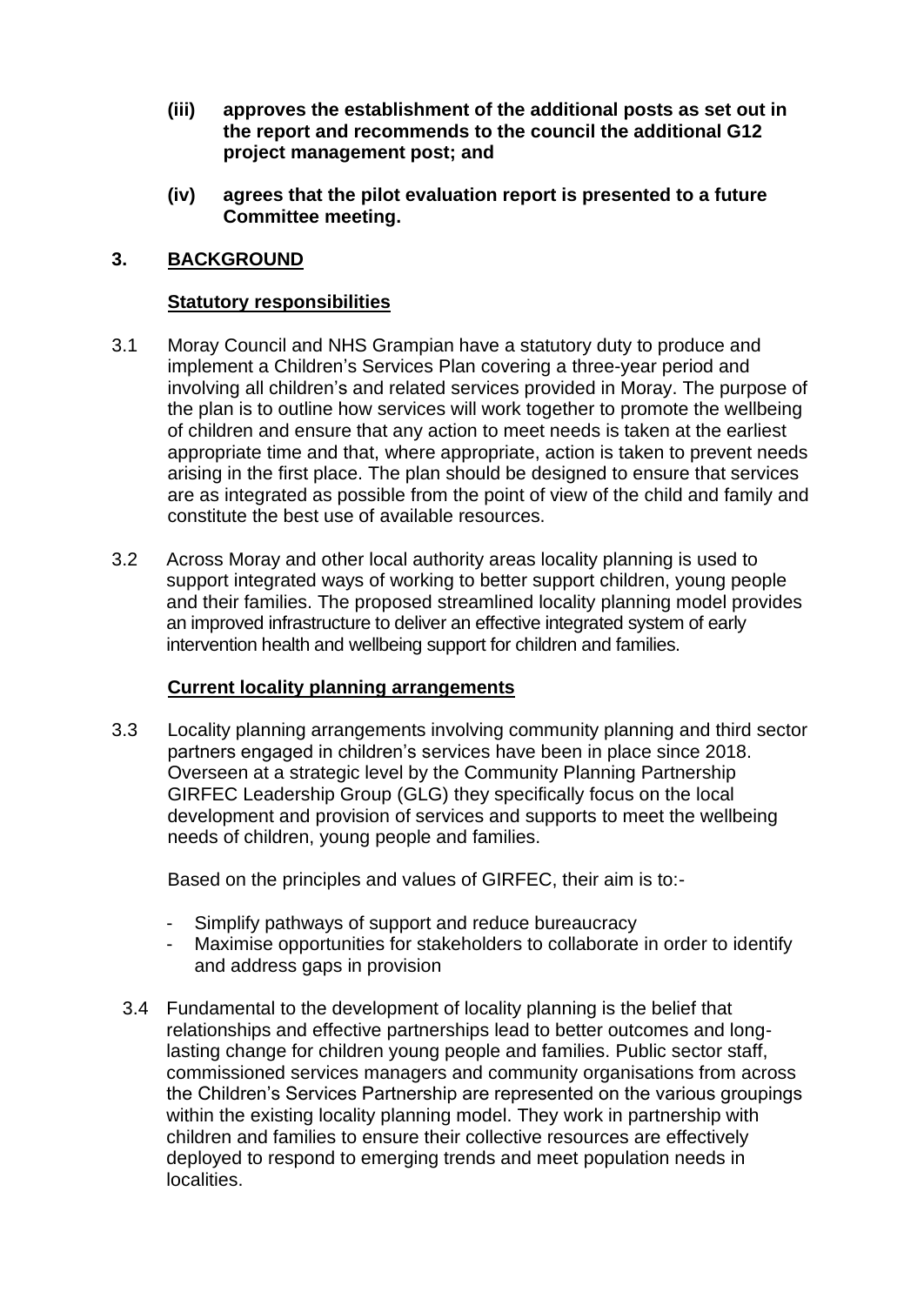#### **Emergency COVID19 response**

- 3.5 At the start of the COVID19 pandemic, it was recognised that the existing locality management arrangements were unable to respond quickly to the escalating **individual** wellbeing needs of individual children and families. The further development of locality planning processes was therefore prioritised in order to ensure children's services across Moray could rapidly and effectively plan together to support individual children and their families, focussing on early intervention for the greatest long-term impact. A wellbeing work stream, consisting of representatives from across the partnership, was established to develop trial and evaluate a suitable delivery model, based on the GIRFEC staged intervention process.
- 3.6 As a result of the above COVID19 pandemic emergency response, two locality planning processes started operating in tandem during the initial lockdown period (Fig 1). Collectively they provided a coordinated partnership approach to identify and address the wellbeing needs of local communities, as well as individual children, young people and families.



The locality arrangements detailed above, while successful in meeting needs across Moray are resource intensive and cannot be sustained longer term. The delivery of the emergency response 'improving service response to children, young people and families' strand was dependent on local authority staff having the capacity to take on additional tasks during full lockdown. These staff are now required to deliver their full substantive role and are therefore unable to continue to support the model in its current form. Therefore, consideration has been given to how the benefits of this strand can be harnessed and developed to continue the service improvement for the future.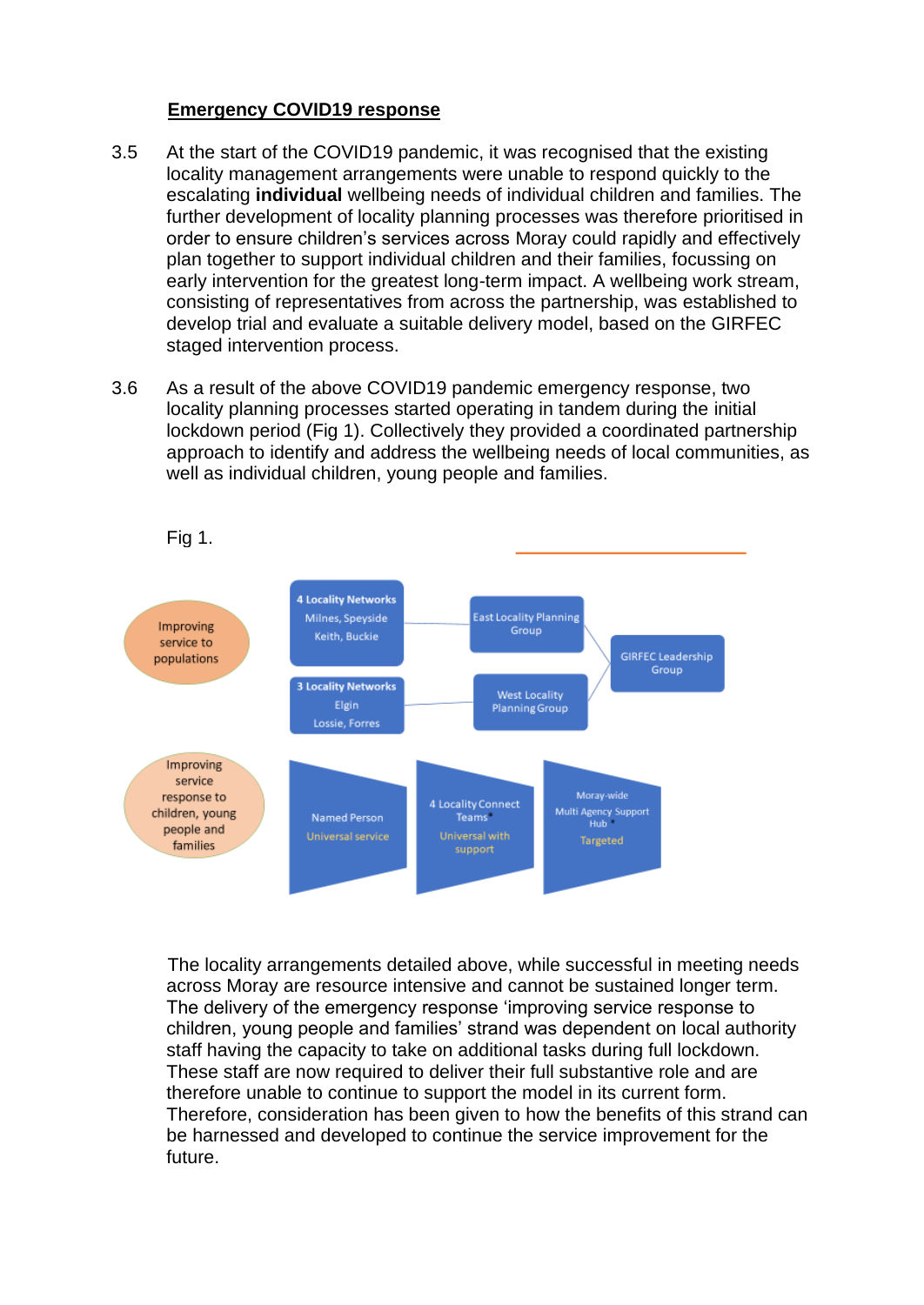- 3.7 Both locality models were evaluated by the key stakeholders across the children's services partnership to understand the risks and benefits of the two strands. While both strands were seen to be delivering positive outcomes there was a recognition that the arrangements as they stood lacked connection; they were not fully integrated within the GLG governance structure, and the potential benefits of capturing data that could inform effective decision-making were not being realised. There was also a risk that the structures were too unwieldy to respond to continuing escalating need and rapidly changing service demand, resulting in reactive service responses and the failure to shift resources towards early intervention.
- 3.8 Learning was presented at a development session in October 2020 for GLG members and those responsible for developing and facilitating both locality planning models. At this session colleagues from Northern Ireland shared their experiences of locality planning approaches and the benefits of a model that looks at early intervention at both a population and individual planning level. Alongside the benefits of timely and coordinated responses to individual need the Northern Irish model was able to demonstrate how a fully integrated model can ensure that developing service demand is quickly identified and gaps in service provision are filled in a coordinated and collaborative way by:
	- Community based supports having a better understanding of need in their local areas and developing their offer to address those needs;
	- Third sector organisations using the robust evidence generated through the model to develop external funding bids to increase the range and spread of supports they are able to offer;
	- Single agencies redesigning their services based on evidenced need to maximise impact; and
	- The children's services partnership developing a more coordinated approach to the commissioning of services at a strategic level with a focus on early intervention.
- 3.9 Following discussion at the development session outlined above a working group developed the aims of a proposed streamlined model for Moray that would incorporate the benefits of existing Moray approaches, and learning from Northern Ireland. The aims are outlined below:

#### • **More efficient and sustainable model to respond to increasing demand**

Over the past 5 years, there has been a significant increase in the number of children, young people and families in Moray experiencing distress. COVID 19 has compounded the situation and it is recognised that its impact on the wellbeing of children and families will be long lasting.

Challenging funding pressures makes it more essential for partners to pool their collective knowledge, expertise and resources to meet the wellbeing needs of children, families and communities as early as possible, averting problems arising in the first place, where feasible. There is, however, a limited pool of staff from across all agencies available to sustain the existing models. We need to ensure staff time is being used in the most efficient and effective way possible.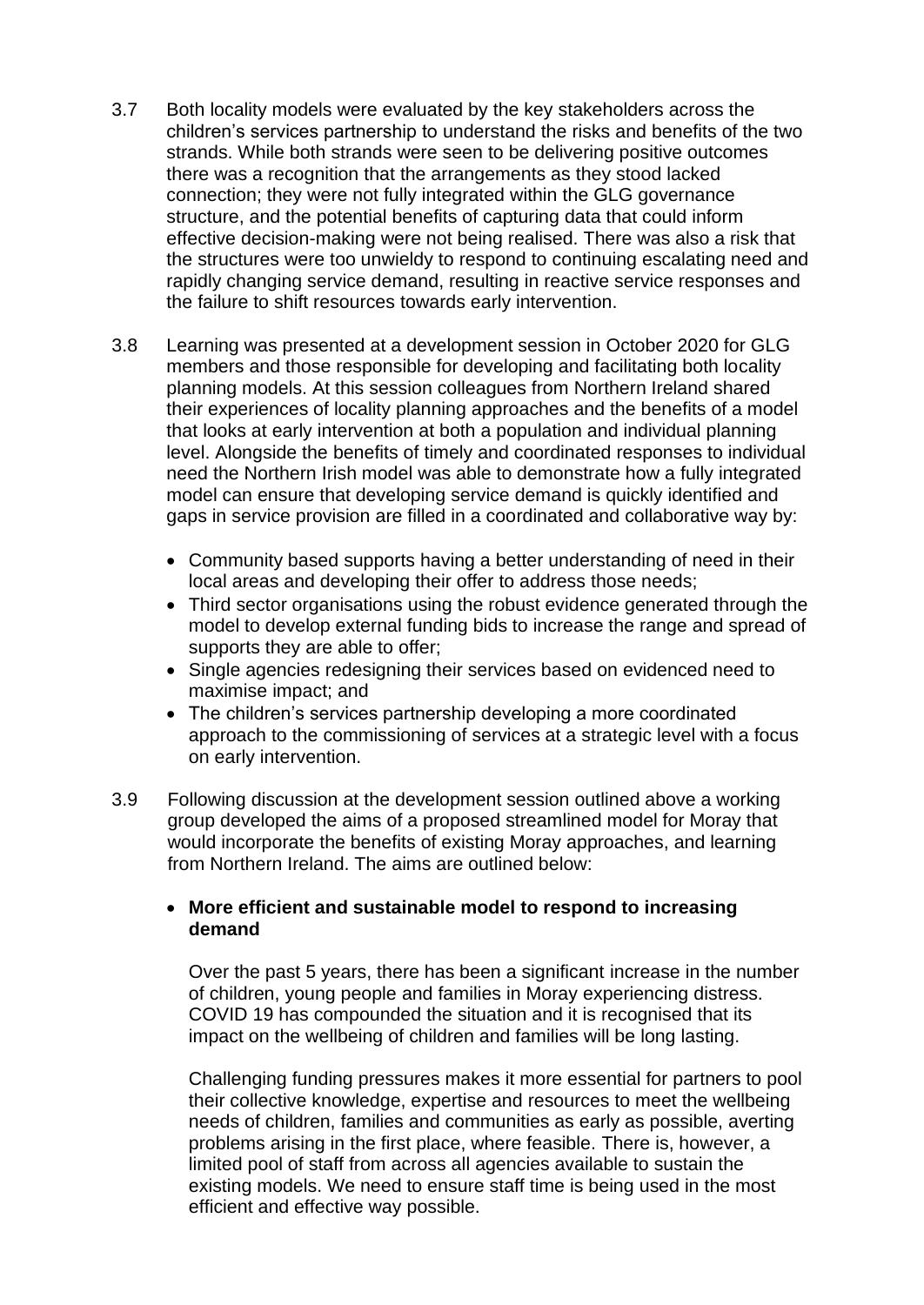#### • **Coordinated packages of early intervention support are delivered in a more efficient and timely manner**

Advice, guidance and multi-agency support provided to Named persons and Lead Professionals through the current locality planning process has demonstrated improved outcomes for children, young people and families. However, the lack of a dedicated single point of contact to provide support to the child's planning process and act as the link with the multi-agency locality groups has slowed the process, risking escalation of unmet need which cannot be met within current resources. Slow response to emergent need further destabilises family and individual situations. A revised model needs to take account of coordination and administration requirements.

## • **Structure and process in place to identify, quantify, address and escalate in wellbeing provision and capacity issues.**

Two locality planning systems operating in parallel makes it difficult to identify and address gaps in wellbeing provision on a Moray wide basis. Based on learning from the Northern Irish model, an integrated governance structure is required. This allows for gaps in wellbeing provision to be clearly identified and addressed at the most appropriate level within the governance structure

• **Evidence is collated which will assist partnership to access external funding to design and deliver services and supports which meet needs** Currently opportunities to lever in external funding are not being maximised, as there is no coordinated system in place within children's services to identify and share evidence of need. This information is required by funders, who tend to support collaborative bids. A streamlined model should be designed to facilitate this process.

**The priorities and impact of provision is escalated through the system to inform commissioning priorities and the delivery/monitoring of partnership strategic plans i.e. Children's Services Plan (2020-23), Corporate Plan and LOIP.**

#### **Proposed streamlined locality planning model**

3.10 The proposed streamlined model responds to the aims detailed above by reducing the number of groups within the locality model, while ensuring each group has a clear purpose within an integrated structure. The model is properly resourced to ensure effective coordination and rapid response to emerging need. The governance structure is robust, and includes the addition of a Wellbeing Strategic Group to bridge the gap between GLG and the locality planning groups. This group will be led by a member of GLG and will comprise Service Managers from across the partnership who have the authority to reallocate resources within their agency in response to emerging need. The proposed model also draws on learning from the Northern Irish model and includes a 'report card' system to track where needs have been identified, the actions that have been taken, and the impact of any interventions for reporting up the governance structure.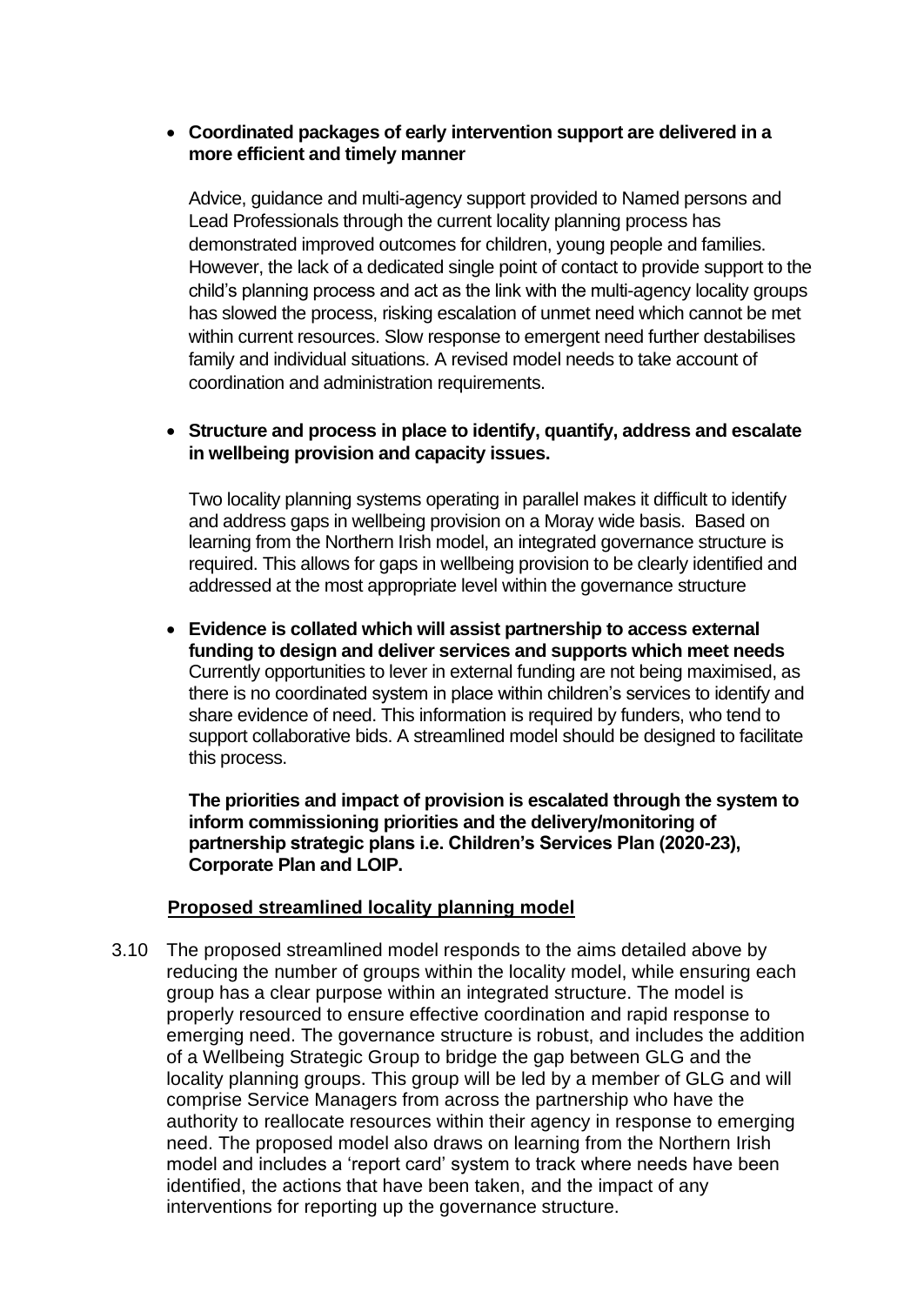3.11 The proposed streamlined model, including the key functions of each group is outlined below (Fig 2). This model is supported and recommended by GLG (membership of GLG comprises representatives from Moray Council, NHS Grampian, Police Scotland, Moray Integrated Joint Board and TSI Moray). GLG propose that each grouping will be made up of staff with the required decision making authority from across the partnership including Health, Education, Social Work, Police, Commissioned 3rd sector organisations and community groups, as well as representatives from adult services with a remit to support parents/carers.





Where relevant (relating to more vulnerable children, young people and families), the Wellbeing Partnership Group will link with the Child Protection Committee, the Corporate Parenting Strategic Group and Fairer Moray Forum.

#### **Resource requirements**

3.12 It is proposed to pilot the streamlined multi-agency locality planning model over a period of 18 months. In order to deliver the model existing locality planning resource within children's services (funded by the partnership) will be refocused to deliver, quality assure and support the evaluation of the revised model.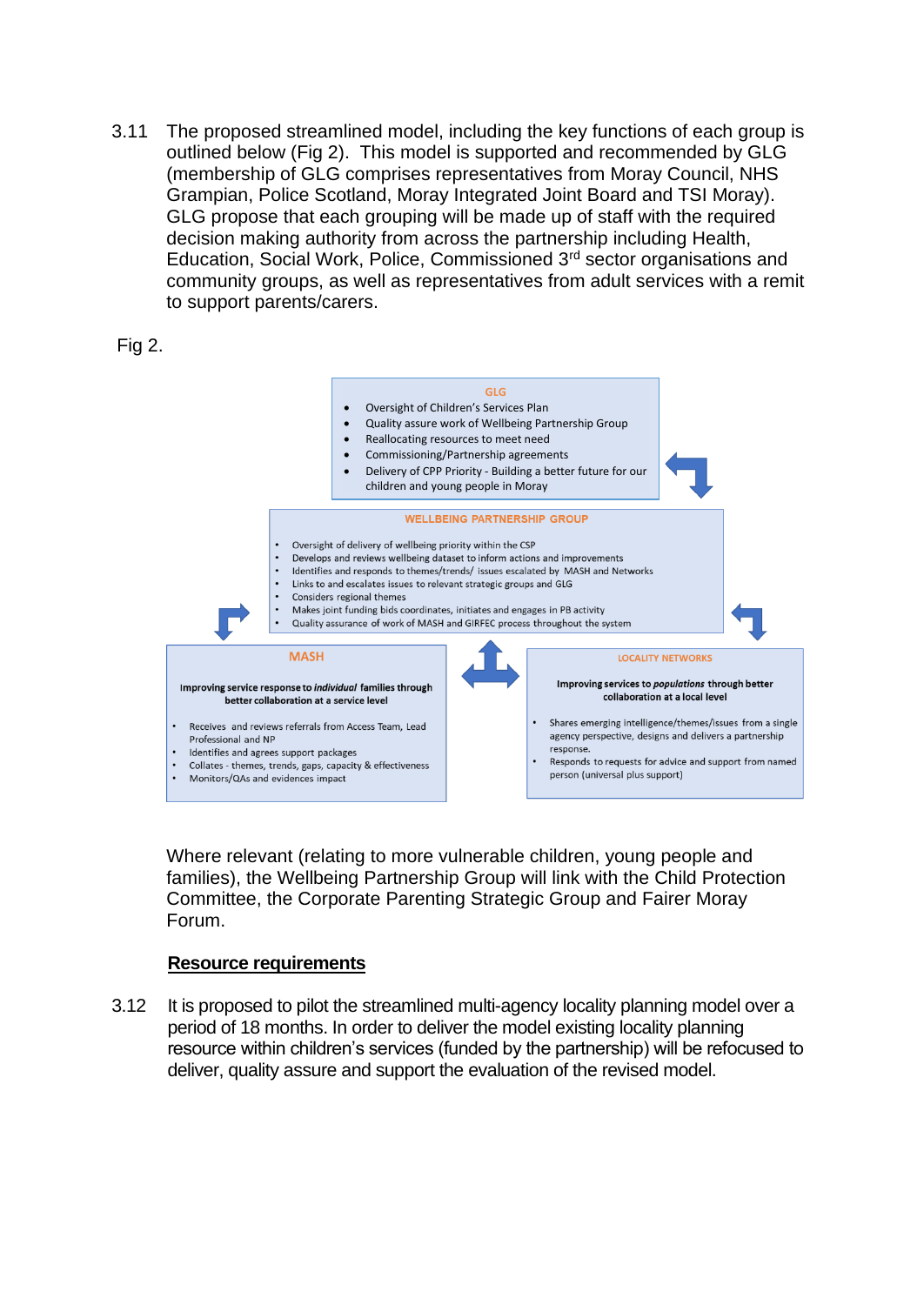3.13 The additional resource required to undertake the 18 month pilot and provide robust evidence of impact is detailed below.

| <b>Post</b>                                                                | <b>Rationale</b>                                                                                                                                                                                                                                                                                                                                                                                                                                                  | Cost per annum                                     |
|----------------------------------------------------------------------------|-------------------------------------------------------------------------------------------------------------------------------------------------------------------------------------------------------------------------------------------------------------------------------------------------------------------------------------------------------------------------------------------------------------------------------------------------------------------|----------------------------------------------------|
| <b>2FTE Network</b><br><b>Coordinators</b><br><b>(Grade 10)</b>            | Operating on an east/west basis, the<br>post holders will provide advice and<br>guidance to the named person and Lead<br>professional to ensure all available and<br>appropriate strategies and supports are<br>explored and accessed. They will link,<br>as required, with the locality networks to<br>harness additional resources available<br>within specific localities and direct cases<br>which require targeted/more specialist<br>interventions to MASH. | £119,550<br>(£179,262 for<br>18mths)               |
| <b>1 FTE Business</b><br><b>Support (Grade</b><br>6)                       | To provide administrative support<br>This includes supporting the<br>development of the report card system<br>between groups, collating data provided<br>to produce activity and performance<br>producing reports, liaising with those<br>who have committed support to collate<br>progress reports and supporting the<br>evaluation of the model.                                                                                                                | £12,875*<br>(£19,313 for<br>18mths)                |
| 1 FTE Project<br><b>Management</b><br><b>Resource</b><br><b>(Grade 12)</b> | To manage the implementation and<br>evaluation of the pilot as well as to<br>support the development of the<br>GIRFEC focus within the councilas one<br>of the three strategic pillars for<br><b>Children's Services in Scotland</b><br>(alongside UNCRC and The Promise).                                                                                                                                                                                        | £74,910<br>(£112,366 for 18<br>months)             |
| <b>External</b><br>evaluation                                              | To provide a robust independent<br>evaluation of the pilot which will inform<br>future decision making. External<br>evaluator will also develop and<br>implement a process to monitor shift in<br>resource to early intervention and<br>prevention **                                                                                                                                                                                                             | £15,000                                            |
| <b>Total</b>                                                               |                                                                                                                                                                                                                                                                                                                                                                                                                                                                   | £222,335 per<br>annum<br>(£333,502) for<br>18mths) |

**\***There is currently 0.8FTE grade 4 Business Support Worker post in place. This would be replaced by 1FTE grade 6. The budget is the additional funding required for the grade 6 post

**\*\***A key component of the Realigning Children's Services Programme was a mapping of services and associated spend. This task proved to be complex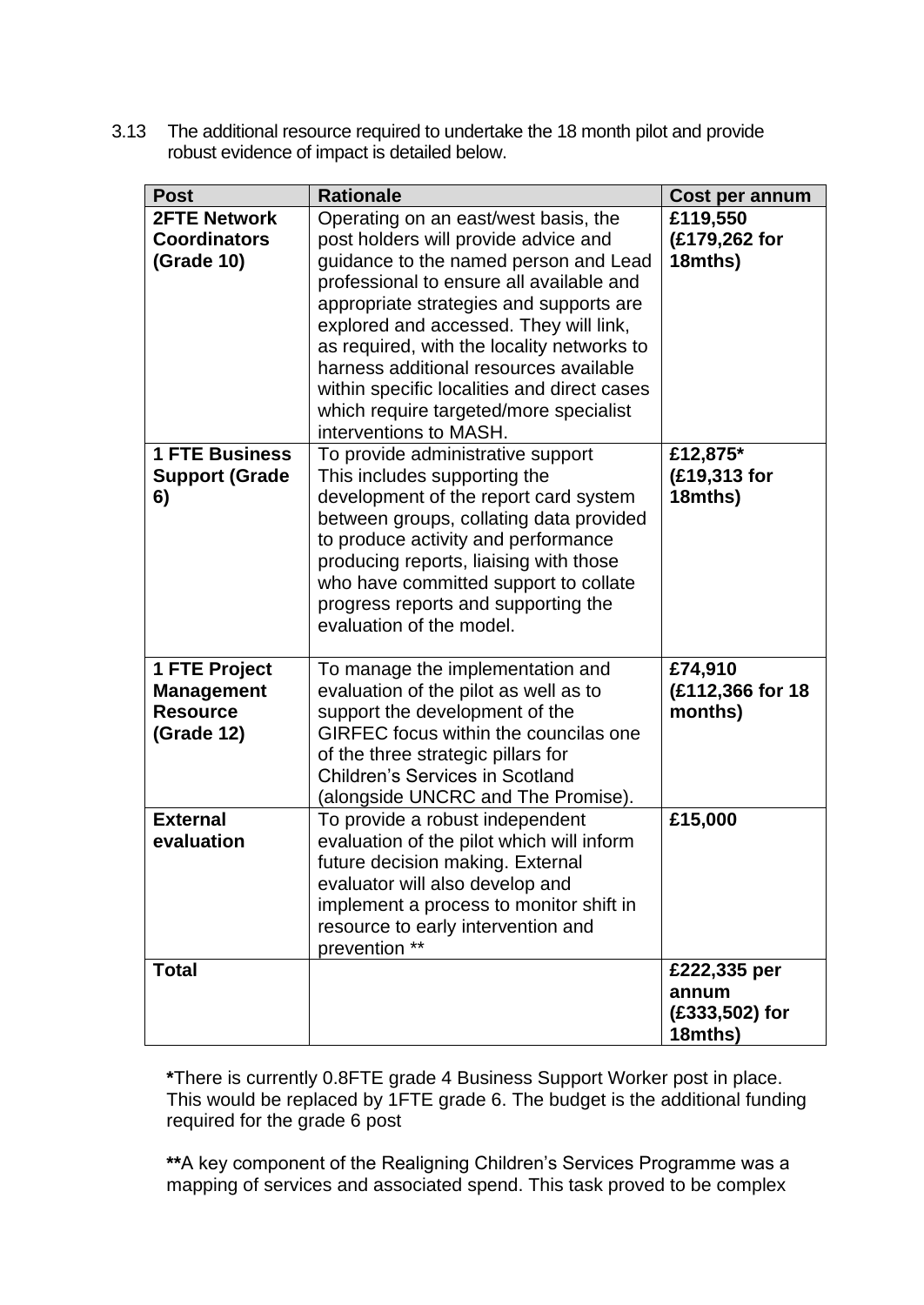and was not fully completed. A requirement of the children's services planning process is to evidence a shift of resource to early intervention and prevention.

**Resource in kind –** Support from the Regional Quality Improvement Advisor to use QI methodology to deliver improvements throughout the 18 month pilot.

3.14 As a multi-agency planning arrangement there are links to children's social work services, schools and education support services within the Council as well as to a range of partner's service providers. It is proposed that the pilot streamlined locality planning model is overseen by the multi-agency grouping currently led by the Quality Assurance and Localities Manager. The Council social work services are under transition at present with a view to moving to management within the Health and Social Care Partnership. The ongoing management of the locality planning arrangements will be considered as part of the development of the pilot and the future plans for council children's services. Consideration will also be given to how the pilot and necessary resources can be mainstreamed within resources in the longer term should it be successful. This will include consideration of the resources currently aligned to partnership working across children's services and how these are best configured to meet needs in the future.

#### **4. SUMMARY OF IMPLICATIONS**

**(a) Corporate Plan and 10 Year Plan (Local Outcomes Improvement Plan (LOIP))**

This report relates to the following priorities; 'Provide opportunities where young people can achieve their potential to be the best they can be' from the Corporate Plan, 'Improving the wellbeing of children, young people and families' from the Children's Services Plan (2020- 23) and 'Building a better future for our children and young people in Moray' from the LOIP.

#### **(b) Policy and Legal**

No additional policy or legal implications follow from this report.

#### **(c) Financial Implications**

£272,000 additional general revenue grant was received in 2020/21 to support the mental health and wellbeing of children, young people and their families. The full amount has not been used and permission is therefore sought to use £200,426 of the slippage to support this 18 month pilot.

The remainder of the funding will come from the National Community Mental Health & Wellbeing supports funding linked to the National Community Mental Health and Wellbeing framework (reference paper to Committee on 18 November 2020 'Community Mental health and Wellbeing Supports and Services Framework)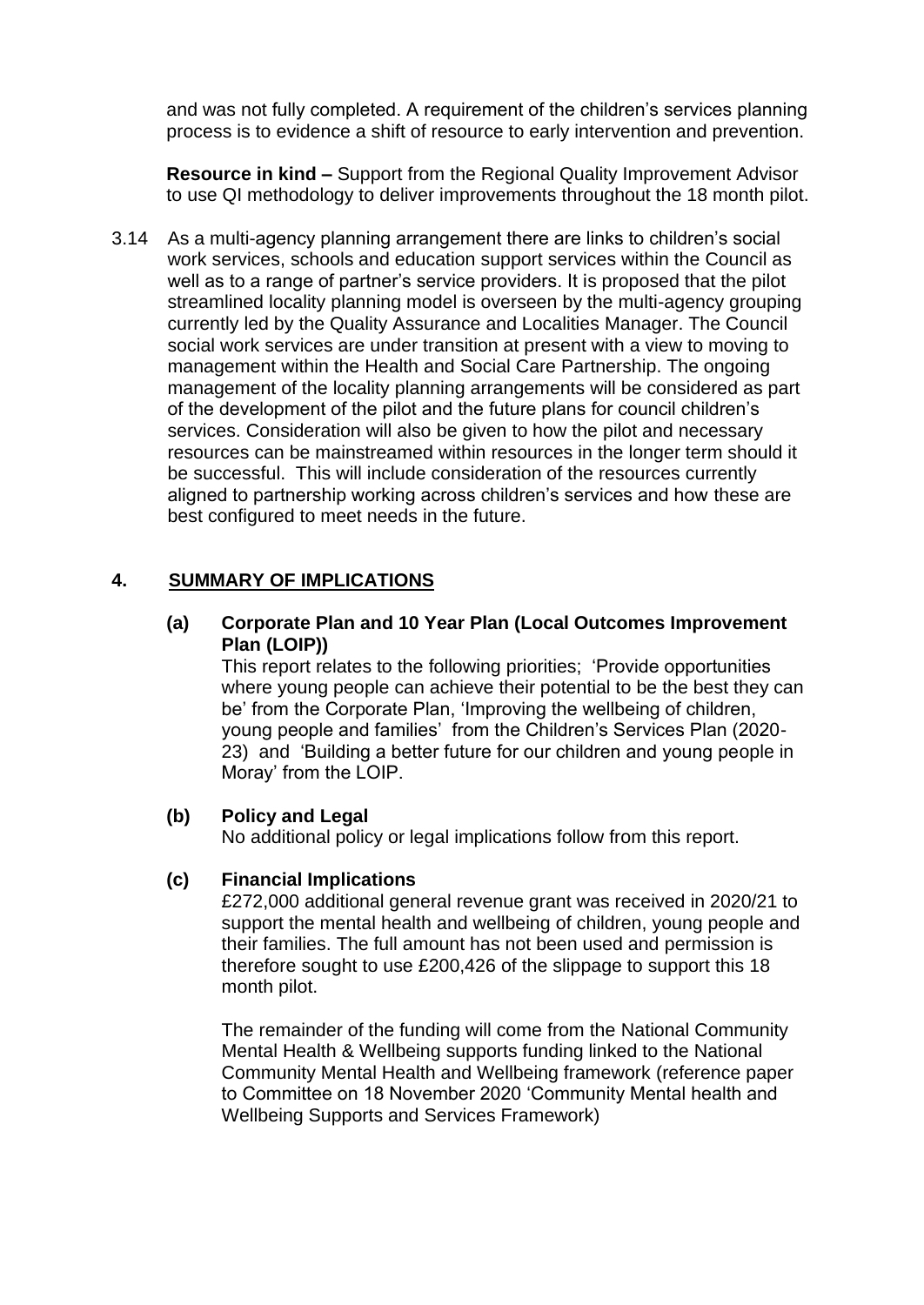# **(d) Risk Implications**

The risks of not progressing with the implementation of this model are outlined below. The return to lockdown in January 2021 heightens these risks.

| Risks to children and<br>families in Moray      | Existing unmet need escalates -<br>existing needs cannot be adequately<br>met with current resource.<br>Slow response time to emergent need<br>further destabilises family and<br>individual situations.<br>Slow response to need increases risk.<br>Inequity of access to resources and<br>$\bullet$<br>supports.<br>Complex systems are barriers to<br>securing additional support and<br>resources.                                                                                                                                                                                                                                                  |
|-------------------------------------------------|---------------------------------------------------------------------------------------------------------------------------------------------------------------------------------------------------------------------------------------------------------------------------------------------------------------------------------------------------------------------------------------------------------------------------------------------------------------------------------------------------------------------------------------------------------------------------------------------------------------------------------------------------------|
| Risks to the children's<br>services partnership | An un-coordinated, silo working<br>approach to delivering and monitoring<br>the Children's Services Plan emerges<br>Failure to shift resources on a<br>partnership basis to early intervention.<br>Benefits of the responsive case<br>management in the existing model is<br>lost.<br>Case practice remains reactive rather<br>than planned and responsive.<br>Delayed response to emerging<br>intelligence<br>Areas of unmet need will not be<br>identified in as timely a manner.<br>Scarce resources will continue to be<br>allocated in the wrong place.<br>Maximising the potential for levering in<br>additional funding based on need is<br>lost |
| Risks to single<br>agencies                     | Single agency resource continues to<br>$\bullet$<br>fail to meet demand as it remains<br>focused on high level /crisis<br>management.<br>Burn out of staff.<br>Single agency priorities/<br>responsibilities are not met.<br>Increased demand on adult services<br>as needs continue into adulthood.                                                                                                                                                                                                                                                                                                                                                    |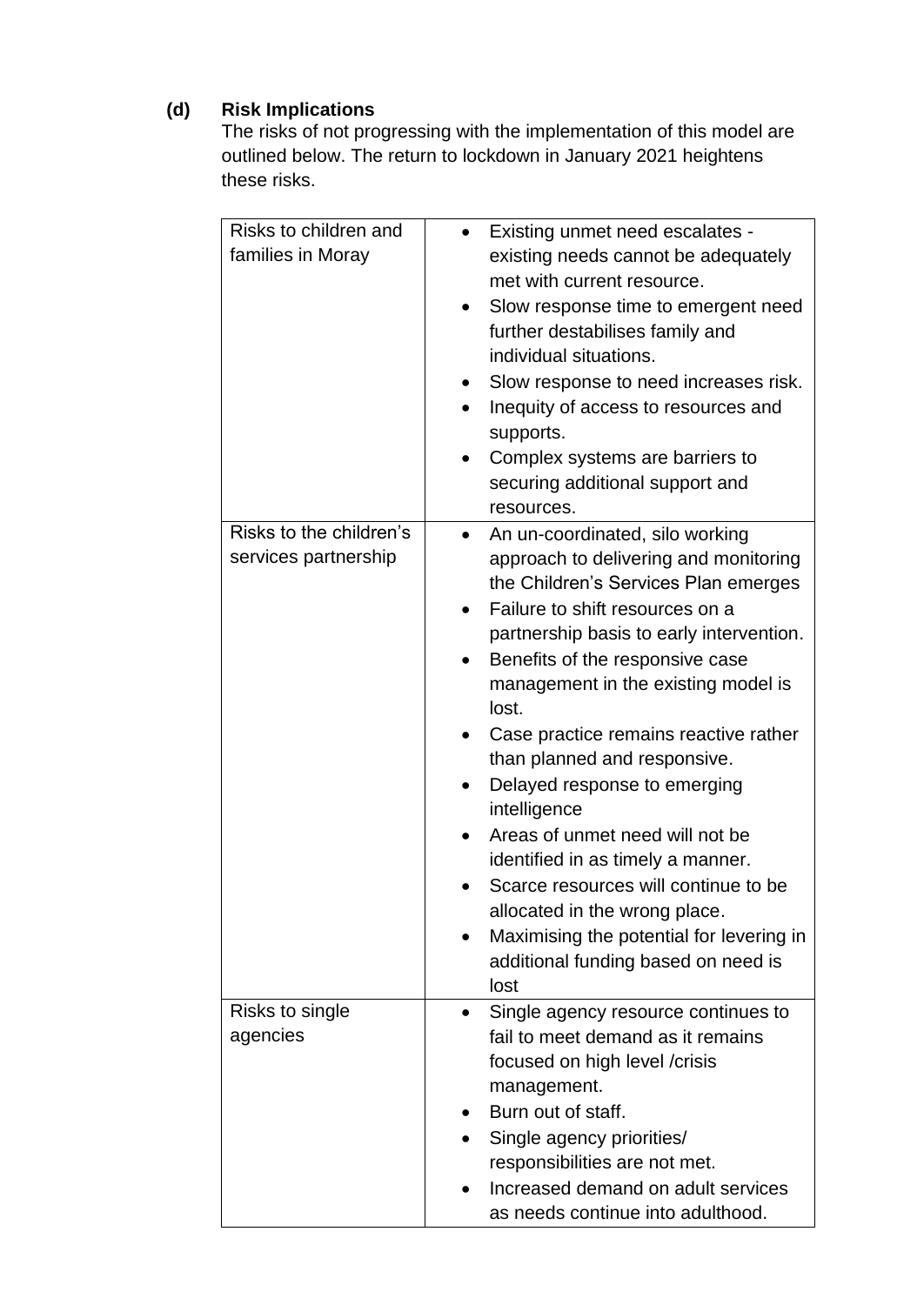There are also risks in delivering the revised locality model across a partnership structure and these are also detailed below.

| <b>Risk</b>                      | <b>Mitigating Action Required</b>            |
|----------------------------------|----------------------------------------------|
| There is insufficient staff      | GLG have committed to prioritise             |
| resource to fully engage in the  | resource to pilot this model of delivery     |
| various groupings which make     | (At their monthly meetings in both           |
| up this model                    | December 2020 and Jan 2021)                  |
| Lack of understanding of how     | Robust induction process                     |
| the model operates and each      | Implementation of multi-agency               |
| participants' role and functions | communication and engagement                 |
| within it                        | strategy                                     |
| Not being able to effectively    | Clear output and outcome reporting           |
| measure impact                   | process in place                             |
|                                  | Independent external evaluation<br>$\bullet$ |
|                                  | Support from Regional QI Advisor             |
| Insufficient resource allocated  | Current resource sustained                   |
| to support the pilot             | Additional resource sought                   |

# **(e) Staffing Implications**

To deliver this 18 month pilot the following temporary posts are required to be recruited on a fulltime basis:

- o 2 Network Coordinator posts (grade 10), subject to confirmation of grades
- $\circ$  1 Admin Support Worker (grade 6 subject to confirmation)
- o Project management resource is also required to support the implementation of the pilot and delivery of council Girfec responsibilities (1 FTE of a grade 12 project management post – subject to confirmation).

The current Grade 4 Locality Management admin post would no longer be required. It will be included in the wider change management process currently being undertaken across the Education Business Support Admin Team.

# **(f) Property Issues**

There are no property issues.

# **(g) Equalities/Socio Economic Impact**

A multi-agency system to identify and address the wellbeing needs of all children and families experiencing distress will help ensure needs are identified and addressed in a systematic and timely way. Gaps in provision and inequitable access to existing provision will be identified and addressed.